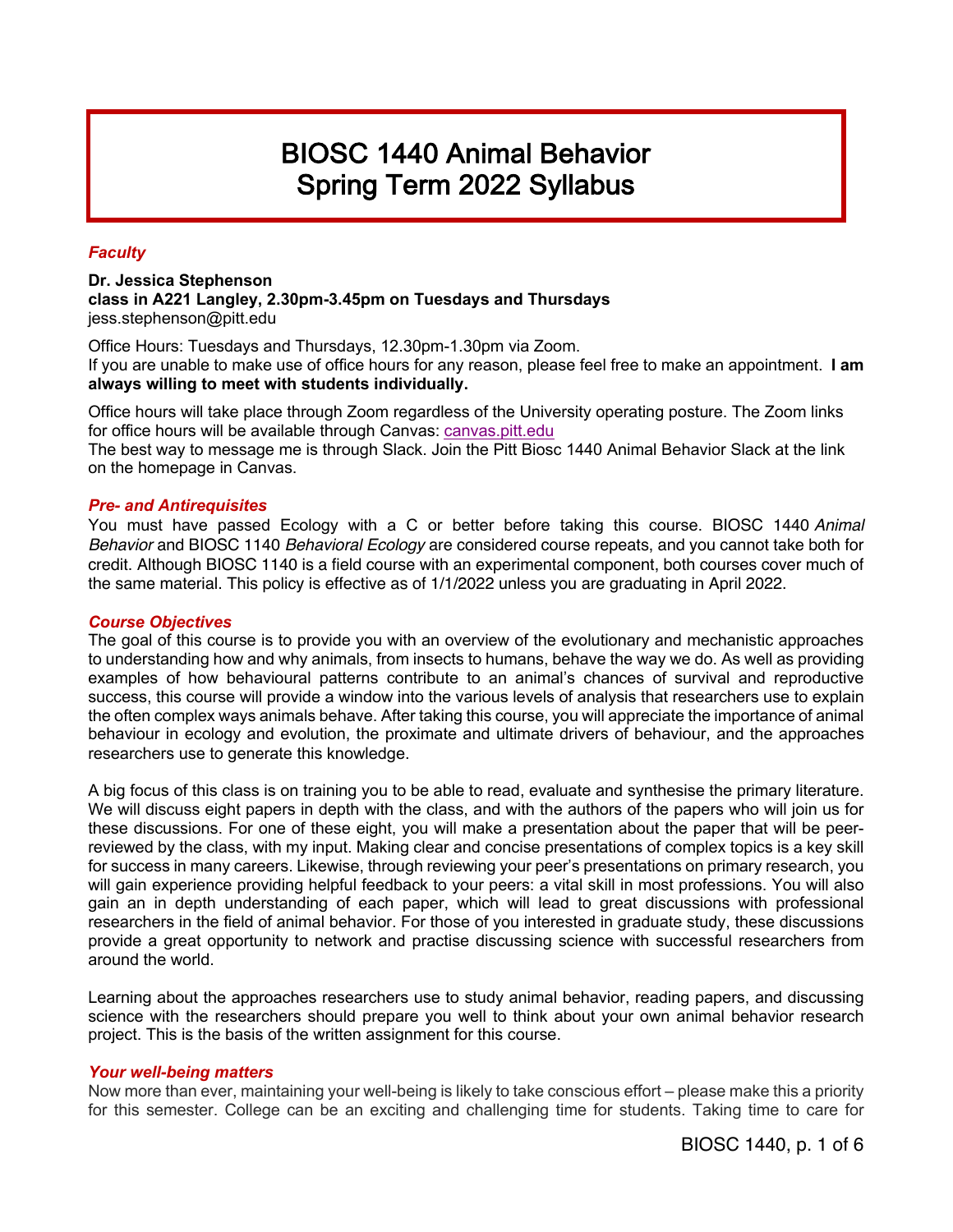yourself and seeking appropriate support can help you achieve your academic and professional goals. I strongly encourage you to maintain a healthy lifestyle by eating a balanced diet, exercising regularly, avoiding drugs and alcohol, getting enough sleep, and taking time to relax.

It can be helpful to remember that we all benefit from assistance and guidance at times, and there are many resources available to support your well-being while you are at Pitt. If you or anyone you know experiences overwhelming academic stress, persistent difficult feelings and/or challenging life events, you are strongly encouraged to seek support. In addition to reaching out to friends and loved ones, consider connecting with a faculty member you trust for assistance connecting to helpful resources. The University Counseling Center is also here for you. You can call 412-648-7930 at any time to connect with a clinician.

If you or someone you know is feeling suicidal, please call the University Counseling Center at any time at 412-648-7930. You can also contact Resolve Crisis Network at 888-796-8226. If the situation is life threatening, call Pitt Police at 412-624-2121 or dial 911.

#### *Grading scheme*

Your final grade for this class will be determined on the basis of your total points earned for the semester. A total of 460 points are possible using the following criteria:

| <b>Criterion</b>                                          | <b>Possible</b><br>points | %    |
|-----------------------------------------------------------|---------------------------|------|
| Top three mid-term exam scores (80 each)                  | 240                       | 52   |
| Assignment - research report                              | 60                        | 13   |
| Presentation on a discussion paper                        | 60                        | 13   |
| Completing reviews of 5 presentations (out of 8)          | 50                        | 11   |
| Participation in 6 discussion sessions (out of 8)         | 24                        | 5    |
| Submitting questions about 6 discussion papers (out of 8) | 6                         |      |
| TopHat                                                    | 20                        | 5    |
| Total                                                     | 460                       | 100. |

#### **Your final grade is based on your total numerical points for the semester**:

| A+: 97.0-100%       | A: 93.0-96.9% | A-:90.0-92.9% |
|---------------------|---------------|---------------|
| $B + 87.0 - 90.0\%$ | B: 83-86.9%   | B-:80.0-82.9% |
| $C+: 77.0-80.0\%$   | C: 73-76.9%   | C-:70.0-72.9% |

If the distribution of class performance scores is skewed, the grading scheme may be curved in your favour, yielding lower point thresholds for each grade. **The curve will never penalize you compared to the following straight grading scale.** I will try to keep Canvas Gradebook up to date, and following this scheme, but please have patience as I figure out its nuances! Know that your numerical grades in Peerceptiv will not be representative of how I use them to calculate your final grade: I will keep Canvas up to date as best I can so you can see your progress.

#### *Lectures*

Tuesdays and Thursdays, 2.30-3.45 pm, on Zoom (links on Canvas) until  $27<sup>th</sup>$  January, then in Langley A221. The lectures will be recorded and uploaded automatically to Canvas under both conditions. These recordings will be available on Canvas and are only for use by students in this course during this term. There will be TopHat questions in the lectures for participation points, but these will be available for the full week of the lecture.

## *Top Hat*

#### **Top Hat Join code is 881729**

All Top Hat functions used in this class are now free to Pitt students. The questions and activities in Top Hat are for participation points only. If you watch the lectures asynchronously, make sure to do so within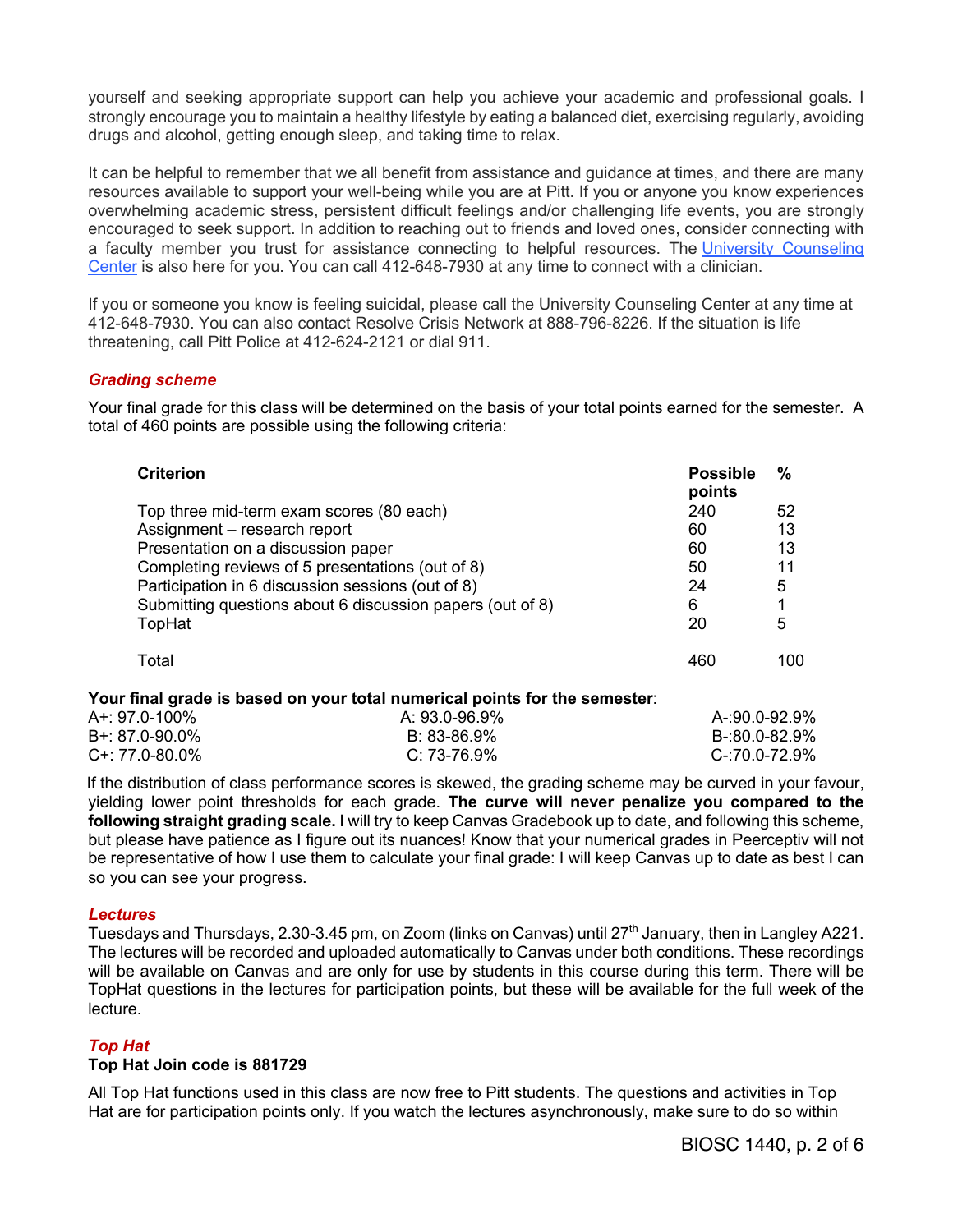the week of the live version so that these questions are still available. **I will close Top Hat activities a week after I use them in the live lectures.**

# *Research report (13% of your grade)*

You will, with support from me, choose a research project, come up with a hypothesis, design an experiment to test predictions of that hypothesis, and present data (made up!) that would support your hypothesis. This assignment will take the form of a research report, with an abstract, introduction, methods and results sections. Once this assignment is 'live', you will have access to a detailed rubric of how these reports will be graded, we will have one class period as a 'workshop' to clarify any issues and help identify good hypotheses and experimental design, and I strongly encourage you to come to office hours to discuss your plans for this report.

#### *Discussion sessions – before class*

**We have eight discussion sessions.** A key focus of this class is to engage you in primary animal behavior literature. One way we will do this is through discussion sessions, each focussed on a recent paper. For each paper, a subset of the class will create presentations – each student only needs to do one presentation. These will be peer reviewed by other members of the class (i.e. for every paper for which you're not making a presentation, you should review someone else's presentation), and evaluated by me and my lab, using the software Peerceptiv. Through the making and evaluating of these presentations, you will gain an in depth understanding of each of the papers we discuss through the term. Before class, **everyone** must read the paper, make or review a presentation, and submit one question they would like to discuss about the paper during the class session.

#### *Discussion sessions – in class*

In class, you will work with your group of 3-4 to discuss the paper and formulate questions to ask the author. Please see the guide on Canvas on having a good discussion. You will work together to fill the roles of:

- **LEADER:** direct the conversation and keep it flowing, using the questions submitted before the start of class as prompts: these are a great resource! Choose among them the topics you would like to discuss, those that were commonly the topic of questions, and relax and enjoy!
- **MODERATOR:** make sure all members of the group have a chance to talk, the discussion is not dominated by the same individuals, and everyone is treated respectfully.
- **QUESTION ASKER:** ask the author your group's prepared question(s).
- **SCRIBE:** fill in the handout sheet, noting your group's members, their roles (i.e. leader, moderator, question asker, scribe, any members present without an assigned role), and the three questions your group wants to ask the author.

Your discussion participation grade depends on your attendance, that you fulfil each role at least once, and that your group writes three questions for the author. Your lowest two scores as a discussion participant will be dropped. If you are unable to attend some discussion sessions, these will constitute your dropped scores. **These sessions will follow the schedule at the end of this document: make a note of the dates now.**

#### *A note about Peerceptiv and peer review in teaching*

Peerceptiv is a peer assessment tool that allows you to give and receive feedback on assignments, such as these presentations. It will help you to better understand the papers we are discussing, and how to improve in future presentations. Both presenting complex ideas and giving constructive feedback are key skills in many careers. Your presentation grade will be based largely on your peers' rating of your presentation – my assessment of your presentation is just one of several reviews you'll receive. This system has been validated to provide reliable grades over a dozen years of research.

We will use Peerceptiv as follows. Presenters will upload their presentations a week before the discussion class, and non-presenters will review one of these presentations. Each presentation may also be reviewed by me/a member of my lab. Grades will be standardised such that the mean and standard deviation are the same across different papers: you should not worry about presentations submitted on some papers being graded more or less generously than others. The reviewing process is double-blind, meaning that you won't know whose presentation you are reviewing or who is reviewing yours.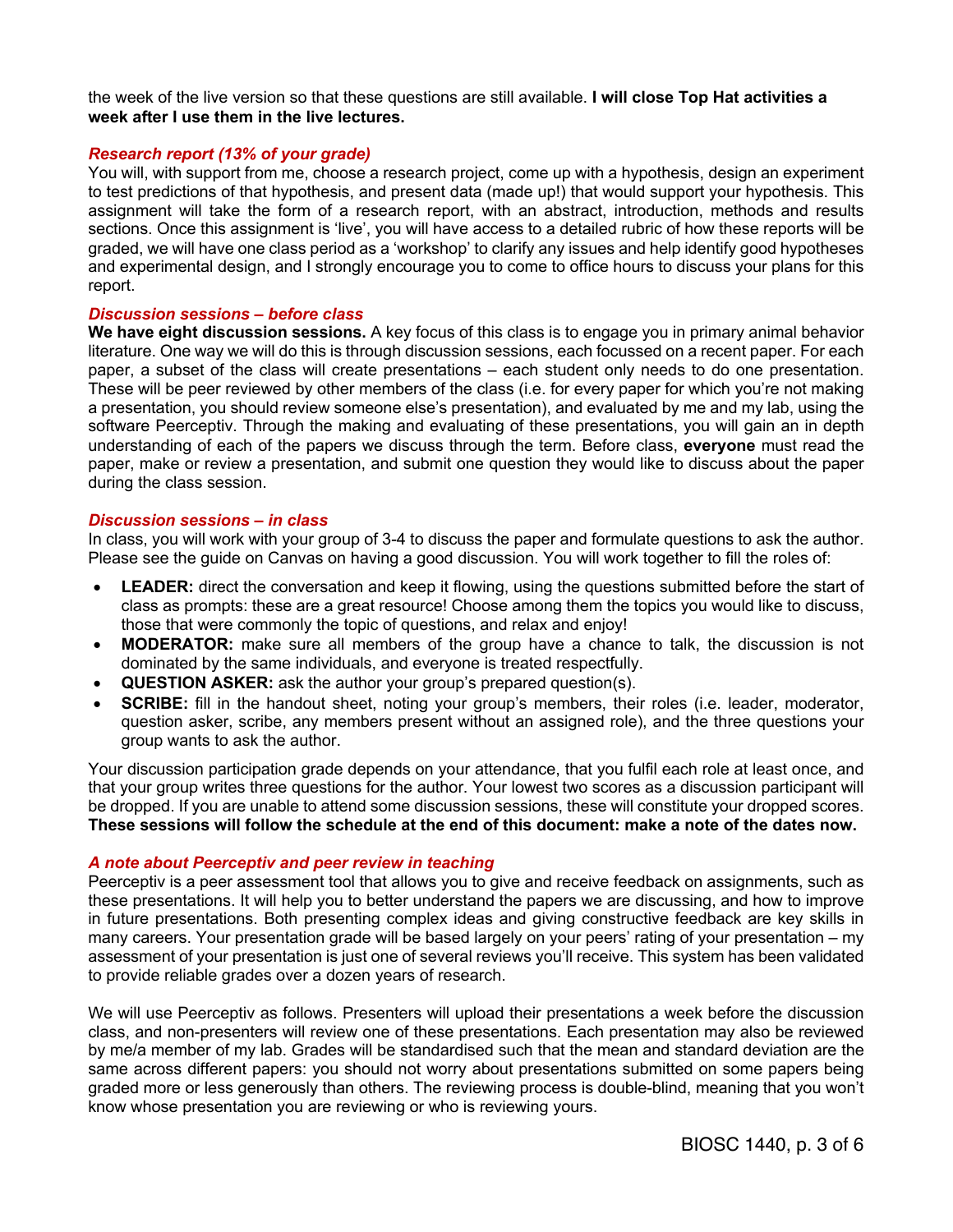#### *Presentation (13% of your grade)*

I have uploaded to Canvas a rubric of what makes a great presentation. Your peers will use a similar rubric to rate your presentation in Peerceptiv. Briefly, you should aim for your presentation to be 8-10 minutes in length, and comprise 4-5 slides (1-2 slides on the background; 1 methods; 1 results; 1 discussion). For some papers, this will cover the whole story the paper told, for others you may choose to focus on a particular aspect.

#### *Peer review of presentations (11% of your grade)*

Peerceptiv will grade your peer reviews according to their completeness only. There are eight discussion sessions total, so seven in which you are not making a presentation. For each of these, you will review one of the presentations submitted by your peers. Assuming you participate in all discussions for which you are not making a presentation, your lowest two scores (i.e. missed review) will be dropped.

#### *Exams*

The schedule for this course is attached. Please note the dates of the mid-term examinations (the last one, during finals week is TBD at the moment – I will update you as soon as I know) to avoid any future scheduling conflicts. Three mid-term exams are scheduled during class time, worth 80 points each. The 'final exam' will also be an 80 point mid-term. Each exam will build on problem-solving and basic skills you acquired for previous exams. If you take all four mid-term exams, the lowest score will be dropped. If you miss one of the mid-term exams for any reason, this will be designated as the dropped exam. **Please be aware that there will be no make-up mid-term exams.**

The exams will focus on understanding the concepts taught in class, interpreting data, illustrating functions/processes, and problem solving. The questions will be based primarily on the material covered in the lectures but can include material in the required readings and general questions concerning the literature papers. The tests will focus on the current module, but questions may arise relying on foundational ideas discussed in earlier modules.

If you need to take the exam remotely, you must submit a request form (available on Canvas) at least 24hours before the exam period. If approved, you will take the exam during the class period while connected via Zoom. **Working with classmates, or anyone else, on exams is strictly prohibited: all work on exams must be your own work. If I catch you helping or being helped by someone on an exam, both of you will receive 0 points.**

#### *Missed Exams and exam regrades*

If you miss more than one mid-term exam you should discuss the options available to you with your advisor or the Dietrich School Dean's Office. Students who miss the final exam due to an emergency should pursue the G grade option as detailed below. If you are unable to complete an exam for a valid reason, please contact me within one week (ideally in advance).

**You may request a regrade of any portion of an exam by submitting your request in writing and explaining why you think the grading was in error.** This request must be submitted to me within one week after the date that the graded exams are returned to the class. Consult the answer key and your textbook prior to submitting your request. Unless the regrade request is simply due to an addition error, please be aware that your entire exam may be evaluated and any question that was graded incorrectly (in your favour) may also be regraded resulting in points deducted from your total. I will go over the most commonly missed questions in class.

#### *Extra credit*

You can gain extra credit in this course by attending the seminars listed on Canvas under 'extra credit'. To confirm your attendance, you must send me three substantive discussion questions about the talk. Attending each seminar, as confirmed by your submitted questions, is worth 3 points.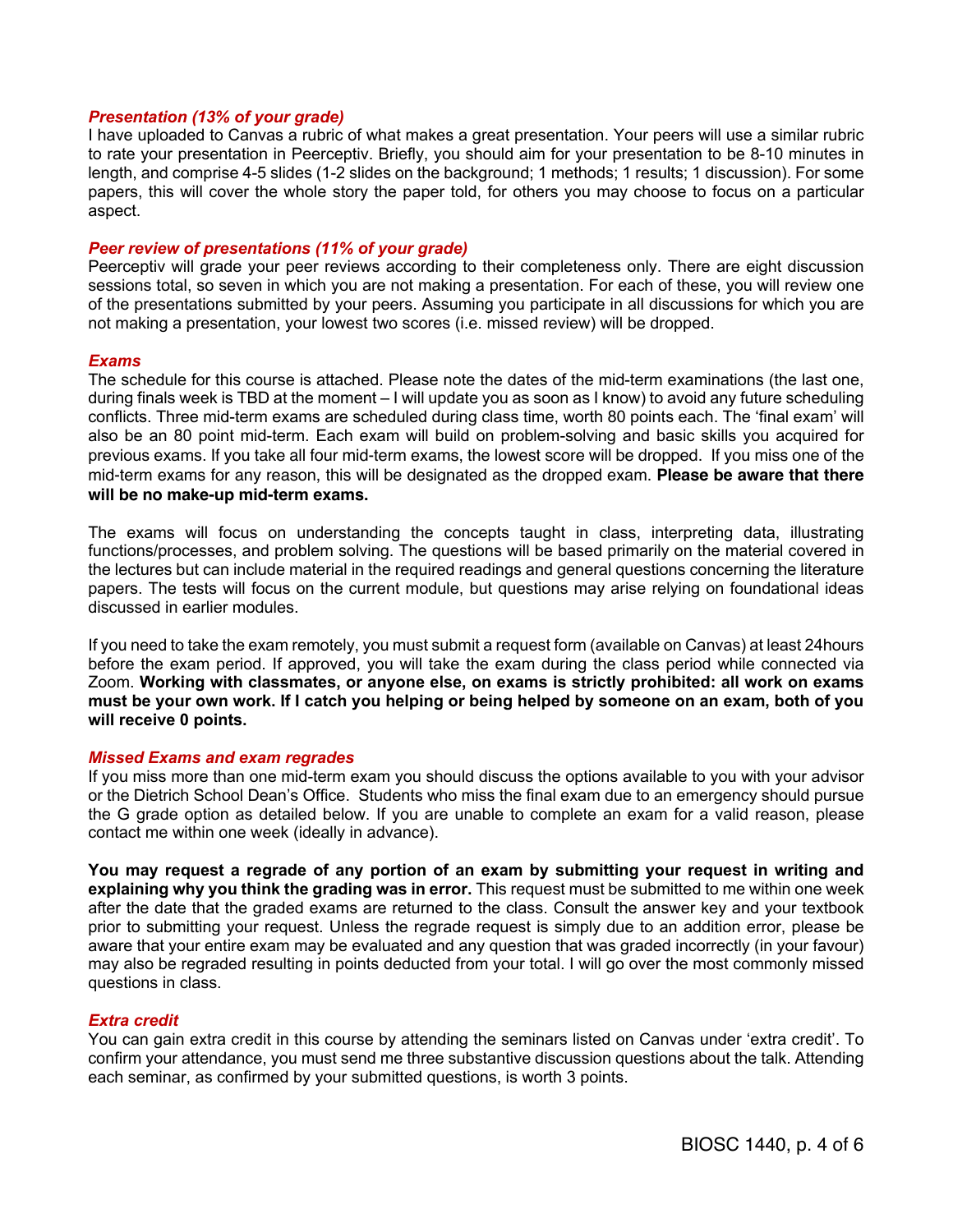#### *G Grades*

If you wish to petition for a G grade, you must submit a request for this grade in writing to me, and you must document your reason(s). You will be required to make arrangements for the specific tasks that you must complete to remove the G grade. Remember that G grades, according to SAS guidelines, are to be given only when students who have been attending a course and have been making regular progress are prevented by circumstances beyond their control from completing the course after it is too late to withdraw. If you miss the final exam, you may receive a G grade if the above conditions are met.

### *Course load*

BIOSCI 1440 is a 3 credit course, which is defined as 2.5 hours of classroom time and up to 5 hours of independent study per week. I expect you to spend around 5 hours per week – some weeks will be more demanding than others, but there is always more you can learn about the topics we cover. The **minimum** you should be doing is reading the textbook chapters relevant to each lecture, the papers to be discussed during the discussion sessions, as described in the schedule below, plus any additional reading I post on Canvas.

#### *Assigned groups*

Because I expect you to take an active role in this course, I have assigned groups so that everyone has a ready-made network of fellow students with whom to discuss the course material, practicalities, and ideas. You will get to know your group, work with them on each of the discussions, and hopefully use them as a great resource throughout the course.

#### *Textbook*

The textbook for this course is *Animal Behavior, Rubenstein and Alcock, 11th edition.* If you would like to buy your own copy, there are lots of used copies available online, and a reasonably priced eBook. This is included in the 'inclusive access' program so should be free to use for the first weeks of class via Red Shelf. **If you have issues accessing the textbook let me know!** All online resources associated with the textbook are freely available.

#### *Academic Integrity Policy*

Cheating and plagiarism will not be tolerated. Students suspected of violating the University of Pittsburgh Policy on Academic Integrity (http://www.as.pitt.edu/faculty/policy/integrity.html) will be required to participate in the outlined procedural process as initiated by the instructor. A minimum sanction of a zero score for the quiz, exam or paper will be imposed.

#### **You must submit for grading only material that is written exclusively in your own words.**

Violation of the Academic Integrity Code requires the instructor to submit an Academic Integrity Violation Report to the Dean's Office.

## *E-mail Communication*

Although e-mail will not be used routinely in this class for communication, occasionally we may send out an e-mail notice using the University e-mail addresses available through Canvas. Such notices will also posted as Announcements on Canvas, and/or messages in Slack.

Each student is issued a University e-mail address (username@pitt.edu) upon admittance. This e-mail address may be used by the University for official communication with students. Students are expected to read e-mail sent to this account on a regular basis. Failure to read and react to University communications in a timely manner does not absolve the student from knowing and complying with the content of the communications. The University provides an e-mail forwarding service that allows students to read their email via other service providers (e.g. gmail). Students that choose to forward their e-mail from their pitt.edu address to another address do so at their own risk. If e-mail is lost as a result of forwarding, it does not absolve the student from responding to official communications sent to their University e-mail address. To forward e-mail sent to your University account, go to http://accounts.pitt.edu, log into your account, click on '**Edit Forwarding Addresses'**, and follow the instructions on the page.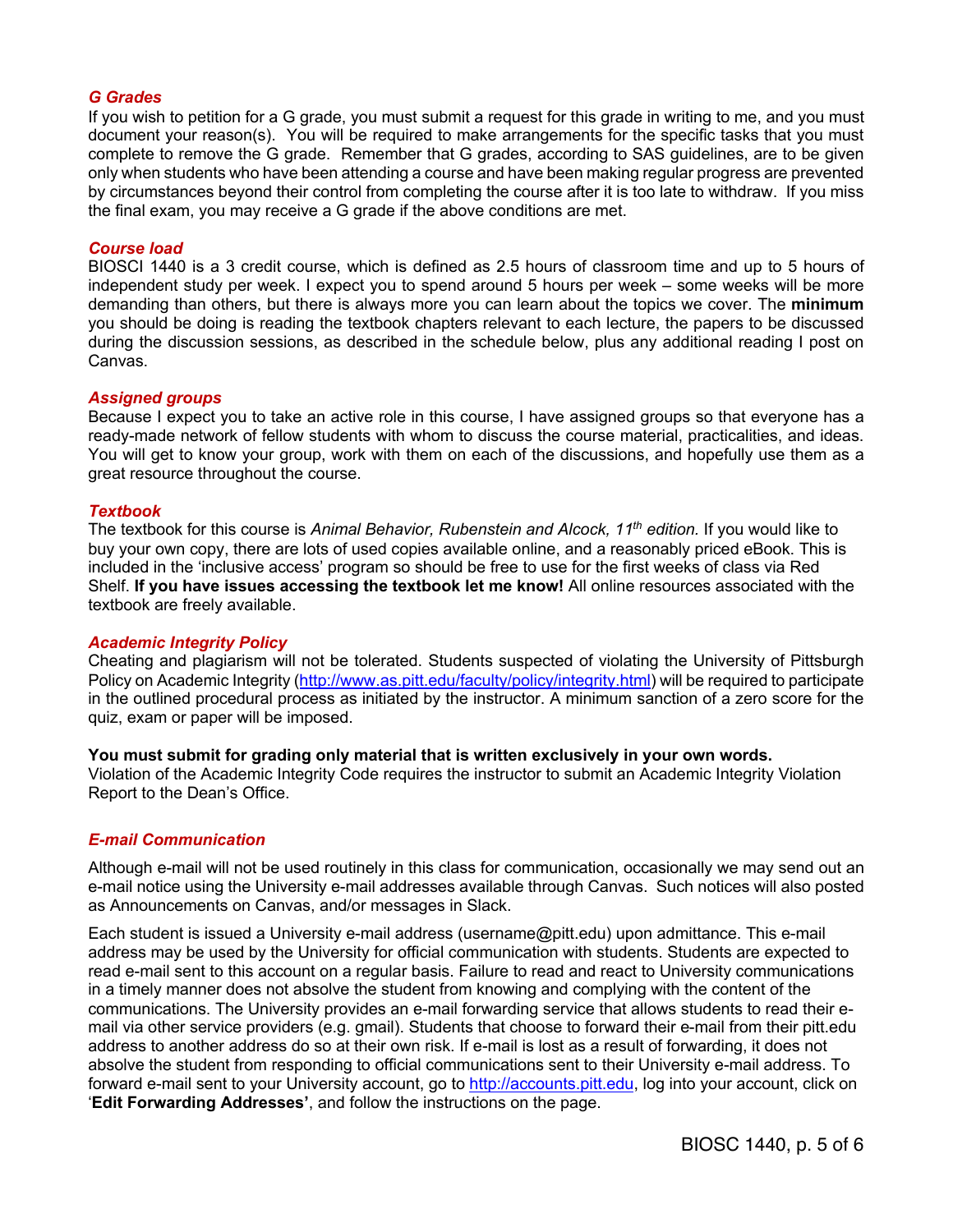# *Turnitin*

Students agree that by taking this course all required assignments may be subject to submission for textual similarity review to Turnitin.com for the detection of plagiarism. All submitted papers will be included as source documents in the Turnitin.com reference database solely for the purpose of detecting plagiarism of such papers. Use of Turnitin.com page service is subject to the Usage Policy and Privacy Pledge posted on the Turnitin com site.

#### *COVID-19 safety*

In the midst of this pandemic, it is extremely important that you abide by public health regulations and University of Pittsburgh health standards and guidelines. At a minimum, this means you must wear a face covering and comply with physical distancing requirements; other requirements may be added by the University during the semester. These rules have been developed to protect the health and safety of all community members. Failure to comply with these requirements could result in a Student Conduct violation. For the most up-to-date information and guidance, please visit coronavirus.pitt.edu.

### *Disability Resources and Services*

If you have a disability for which you are or may be requesting an accommodation, you are encouraged to contact both the instructor and the Office of Disability Resources and Services, 140 William Pitt Union, 412- 648-7890 (phone)/412-624-3346 (fax), as early as possible in the term. Disability Resources and Services will verify your disability and determine reasonable accommodations for this course.

#### *Code of Conduct*

Our classroom is a place where you will be treated with respect. I welcome people of all ages, backgrounds, beliefs, ethnicities, genders, gender identities, gender expressions, national origins, religious affiliations, sexual orientations, ability – and other visible and invisible differences. All members of this class are expected to contribute to a respectful, welcoming and inclusive environment for every other member of the class, in accordance with the University's Non-discrimination Policy 07-01-03 and the Student Code of Conduct www.studentaffairs.pitt.edu/conduct.

#### *Sexual Misconduct, Required Reporting, and Title IX*

University faculty and staff members are required to report any instances of sexual misconduct, including harassment and sexual violence, to the University's Title IX office so that the victim may be provided appropriate resources and support options. What this means is that as your professor, I am required to report any incidents of sexual misconduct that are directly reported to me, or of which I am somehow made aware. There are two important exceptions to this requirement about which you should be aware:

- $\circ$  A list of the designated University employees who, as counsellors and medical professionals, do not have this reporting responsibility and can maintain confidentiality, can be found here: http://www.titleix.pitt.edu/report/confidentiality
- $\circ$  An important exception to the reporting requirement exists for academic work. Disclosures about sexual misconduct that are shared as part of an academic project, classroom discussion, or course assignment, are not required to be disclosed to the University's Title IX office.

If you are the victim of sexual misconduct, Pitt encourages you to reach out to these resources:

- Title IX Office: 412-648-7860
- SHARE @ the University Counseling Center: 412-648-7930 (8:30 A.M. TO 5 P.M. M-F) and 412- 648-7856 (AFTER BUSINESS HOURS)

If you have a safety concern, please contact the University of Pittsburgh Police, 412-624-2121. Other reporting information is available here: http://www.titleix.pitt.edu/report-0